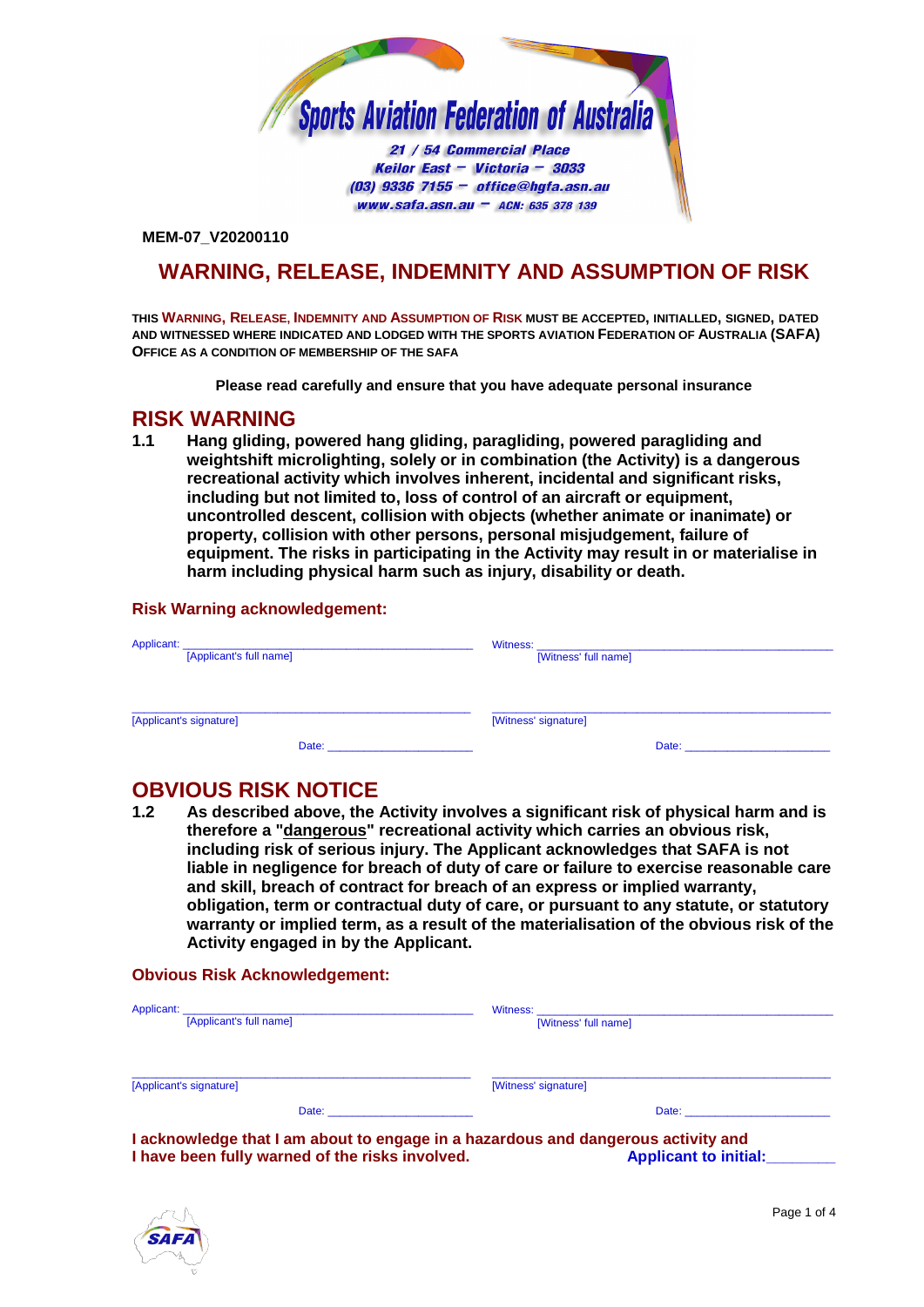**Activity** means: hang gliding, powered hang gliding, paragliding, powered paragliding and weightshift, microlighting, solely or in combination.

**Applicant** means the person whose details are indicated in:

- (a) the following fields of the Introductory Trainee Pilot Membership Application (**Application Form**): "given name", "surname", "address", "post code", "birth date", "applicant's signature", "application date" and "membership no."; and
- (b) "Name of parent or guardian", "full address", "signature", "date" and "relationship with participant".

**Application Form** means the Trainee Pilot Membership Application

**Claim** means**:**

- (a) any originating process (in a legal proceeding or arbitration), cross claim or counter claim or third party or similar notice claiming compensation, damages, punitive damages or aggravated damages against SAFA; or
- (b) any written demand from you or anyone related or in any way connected to you claiming compensation, damages, punitive damages or aggravated damages from or against SAFA.

**SAFA** means Sports Aviation Federation of Australia and includes its officers, employees, volunteers and agents.

**Risk Warning** means the contents of paragrap[h 1.1](#page-0-0) above.

**Obvious Risk Notice** means the contents of paragrap[h 1.2](#page-0-1) above.

## **Terms and Conditions** <br> **Applicant to initial:**

- 1. The Applicant acknowledges that he or she has read the Risk Warning.
- 2. The Applicant acknowledges that he or she has read the Obvious Risk Notice.
- 3. In consideration for the participation in the Activity, the Applicant agrees:
	- (a) to be bound by the contents of this document and its contents which includes the document titled "Introductory Trainee Pilot Membership Application" (Application Form) and the contents contained therein;
	- (b) that he or she has capacity to enter into this document and the Application Form; and
	- (c) to pay the SAFA ITP membership fee as stated on the Application Form.

#### **Voluntary Assumption of Risk**

- 4. The Applicant wholly accepts and assumes all liability, now and in the future, for the possibility of any risks, dangers and hazards associated with the participation in the Activity and acknowledges that the Applicant's participation in the Activity may result in, or materialise in, injury or death.
- 5. The Applicant releases and holds harmless the SAFA for all liability, now and in the future, arising out of the Applicant's participation in the Activity.

### **Liability Waiver**

- 6. The Applicant acknowledges and agrees that it hereby waives any liability for a breach of contractual, statutory or tortious duty of care for recreational activities and the SAFA shall not be liable to any person including the Applicant for any liability with respect to any Claim, whether that liability is based in:
	- (a) negligence for breach of duty of care or failure to exercise reasonable care and skill;

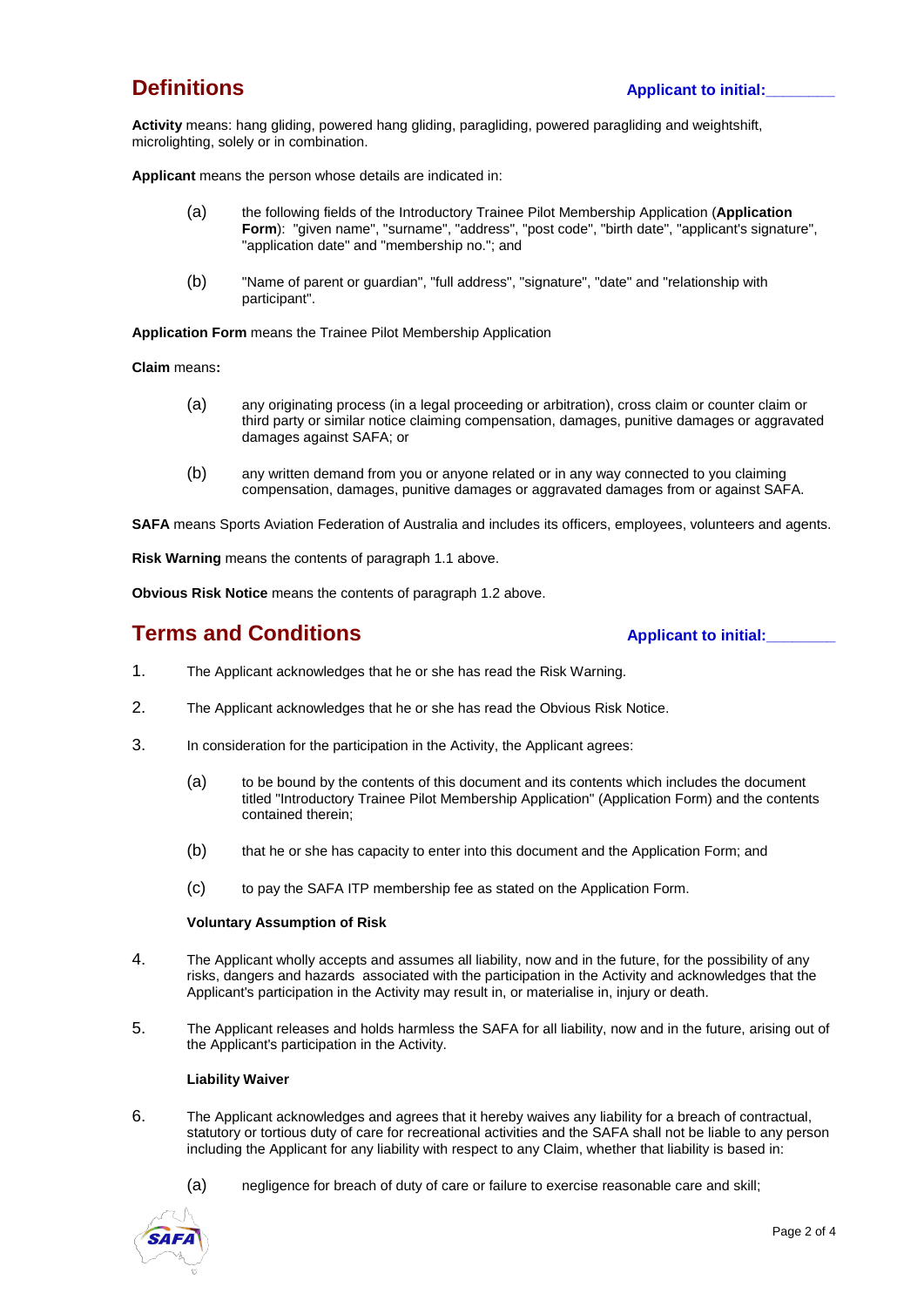- (b) breach of contract for breach of any express or implied warranty, obligation, term or contractual duty of care; or
- (c) breach of any statute, or statutory warranty or implied term

for any injury, loss, damage, death, economic loss whatsoever suffered by the Applicant or any person, whether consequential, direct or indirect, caused by or connected with the Applicant's participation in the Activity.

7. The Applicant waives any and all Claims or rights, whether at law or statute, he or she may have in the future against, the owner or occupier (of any type of property, including real property), the operator and any supplier of services, their directors, volunteers, employees, agents, suppliers, contractors and insurers arising from or relating to the Activity.

#### **Liability Release and Indemnity**

- 8. The Applicant releases, indemnifies and holds SAFA harmless from or against all Claims and all liability of any nature suffered or incurred by SAFA or the Applicant, howsoever caused and by whomever brought as a result of or arising out of or in connection with the Activity including any Claims or liability based in:
	- (a) negligence for breach of duty of care or failure to exercise reasonable care and skill;
	- (b) breach of contract for breach of any express or implied warranty, obligation, term or contractual duty of care; or
	- (c) breach of any statute, or statutory warranty or implied term.

#### **General Terms and Conditions**

- 9. The contents of this document shall be a complete bar to any action arising out of participation in the Activity against the owner or occupier (of any type of property, including real property), the operator and any supplier of services, their directors, employees, agents, suppliers, contractors and insurers.
- <span id="page-2-0"></span>10. In the case of a warranty implied by Part 3-2 Division 1 Subdivision B of Schedule 2 of the *Competition and Consumer Act 2010* (Cth) such warranty is excluded in respect of liability for death or personal injury. In the case of any warranty that cannot be excluded the liability shall be limited to the cost of supplying the services again.
- 11. Any other warranty or term save for those contemplated by claus[e 9,](#page-2-0) whether express or implied, statutory or otherwise, including any warranty that services will be rendered with reasonable care, or to any similar or like effect, is excluded. In the case of any warranty which cannot be excluded the liability shall be limited to the cost of re-supplying the services.
- 12. The contents of this document shall also apply to any subsequent participation in the activity and the subsequent provision of services by the operator and shall be binding upon my heirs, next-of-kin, dependents, executors, administrators and assigns.
- 13. The contents of this document shall also apply to any related or associated activity, supply of goods, provision of services, carriage or transportation to or from or connected with the activity, and preparation or training and shall also operate for the benefit of all other suppliers, their directors, employees, agents and contractors.
- 14. By becoming a member of the SAFA, the governing body, which administrates the Activity, I undertake to comply and in any event I agree that:
	- (a) I will be bound by the rules and constitution of the governing body;
	- (b) the governing body and all members of the governing body will be entitled to the benefits, exclusions and limitations of this agreement as if parties; and
	- (c) I will not commence any proceeding against the governing body or any other member as a result of participating in the activity, now or in the future.